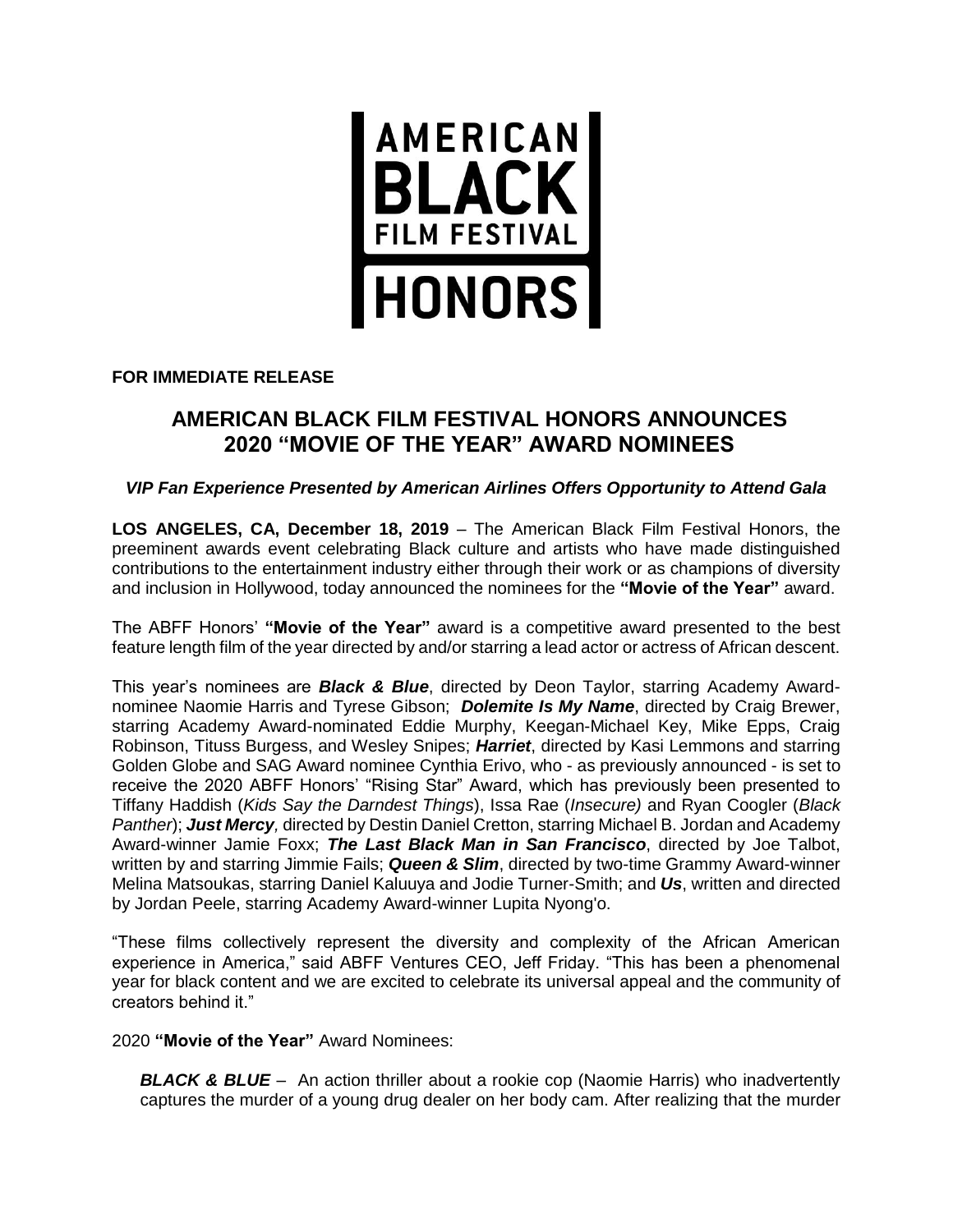was committed by corrupt cops, she teams up with the one person from her community who is willing to help her (Tyrese Gibson) as she tries to escape both the criminals out for revenge and the police who are desperate to destroy the incriminating footage.

*DOLEMITE IS MY NAME –* Eddie Murphy portrays real-life legend Rudy Ray Moore, a comedy and rap pioneer who proved naysayers wrong when his hilarious, obscene, kung-fu fighting alter ego, Dolemite, became a 1970s Blaxploitation phenomenon.

*HARRIET –* Based on the thrilling and inspirational life of an iconic American freedom fighter, *Harriet* tells the extraordinary tale of Harriet Tubman's (Cynthia Erivo) escape from slavery and transformation into one of America's greatest heroes. Her courage, ingenuity, and tenacity freed hundreds of slaves and changed the course of history.

*JUST MERCY –* After graduating from Harvard, Bryan (Michael B Jordan) might have had his pick of lucrative jobs. Instead, he heads to Alabama to defend those wrongly condemned, with the support of local advocate Eva Ansley (Brie Larson.) One of his first, and most incendiary, cases is that of Walter McMillian (Jamie Foxx,) who, in 1987, was sentenced to die for the notorious murder of an 18-year-old girl, despite a preponderance of evidence proving his innocence and the fact that the only testimony against him came from a criminal with a motive to lie. In the years that follow, Bryan becomes embroiled in a labyrinth of legal and political maneuverings and overt and unabashed racism as he fights for Walter, and others like him, with the odds-and the system-stacked against them.

*THE LAST BLACK MAN IN SAN FRANCISCO –* A young man (Jimmie Fails) searches for home in the changing city that seems to have left him behind.

*QUEEN & SLIM –* Slim (Daniel Kaluuya) and Queen's (Jodie Turner-Smith) first date takes an unexpected turn when a policeman pulls them over for a minor traffic violation. When the situation escalates, Slim takes the officer's gun and shoots him in self-defense. Now labelled cop killers in the media, Slim and Queen feel that they have no choice but to go on the run and evade the law. When a video of the incident goes viral, the unwitting outlaws soon become a symbol of trauma, terror, grief and pain for people all across the country

US - In order to get away from their busy lives, the Wilson family takes a vacation to Santa Cruz, California with the plan of spending time with their friends, the Tyler family. On a day at the beach, their young son Jason almost wanders off, causing his mother Adelaide (Lupita Nyong'o) to become protective of her family. That night, four mysterious people break into Adelaide's childhood home where they're staying. The family is shocked to find out that the intruders look like them, only with grotesque appearances.

Each year, the nominees are determined by a jury from the ABFF's Entertainment Journalist Committee (EJC), who then vote in conjunction with national consumers to determine the winner. Voting for the general public is available via an online ballot at [www.ABFFHonors.com/vote.](http://www.abffhonors.com/vote) **Voting begins on December 28, 2019 and runs through January 15, 2020.**

For the second year, American Airlines will sponsor the ABFF Honors "VIP Fan Experience," which is an opportunity for one consumer to attend this exclusive event and celebrate Black excellence among the most influential artists, executives, and stakeholders in the entertainment industry. One fan will be randomly selected by the ABFF organization from the pool of individuals who vote for the "Movie of the Year", and receive two (2) tickets for the ceremony, two (2) round trip domestic economy-class tickets on American Airlines, hotel accommodations and a chance